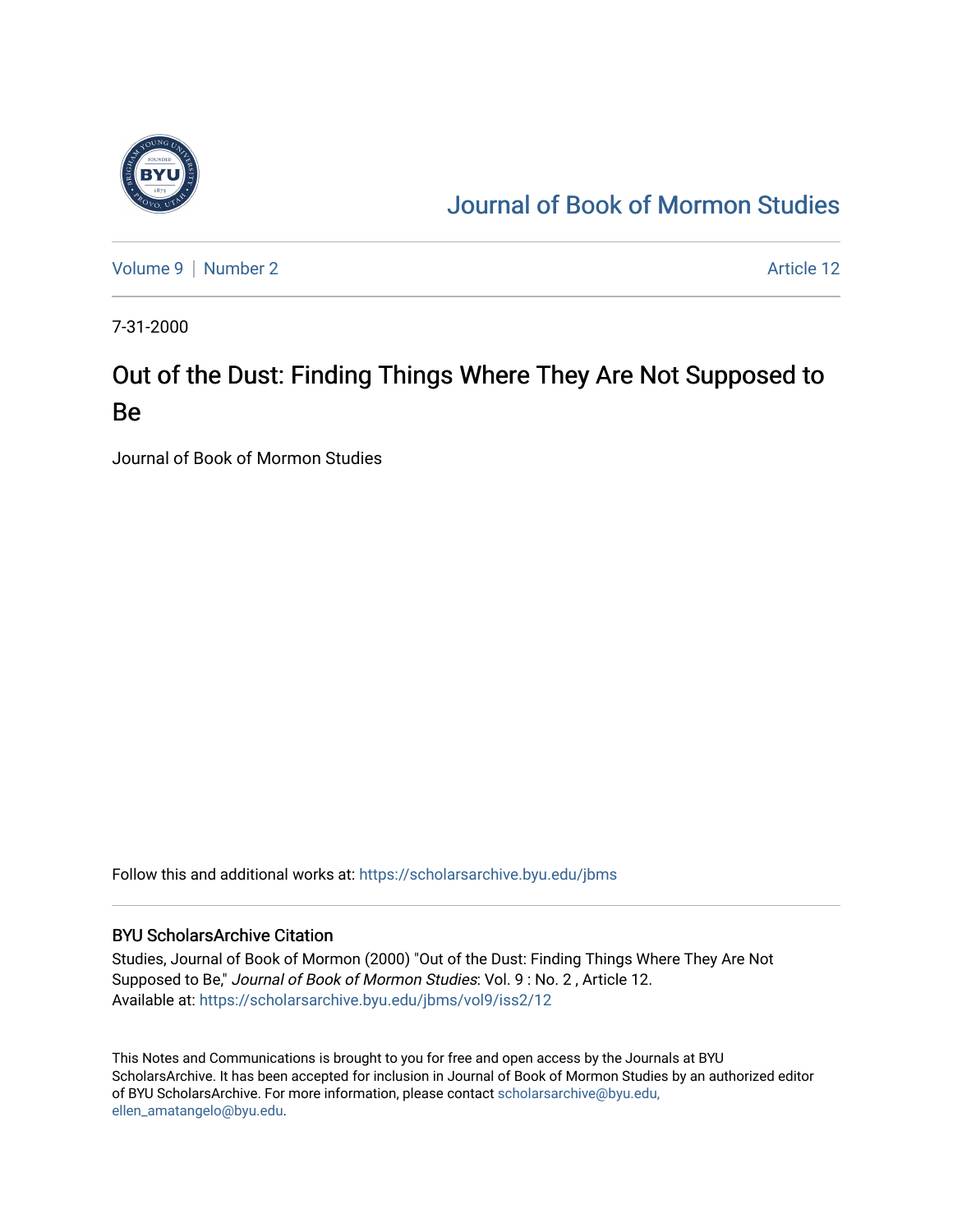

NEAL A. MAXWELL INSTITUTE FOR RELIGIOUS SCHOLARSHIP

BRIGHAM YOUNG UNIVERSITY . PROVO, UTAH

Out of the Dust: Finding Things Where They Are "Not Supposed to Be" **Title**

## **Author(s)**

- *Journal of Book of Mormon Studies* 9/2 (2000): 75–77, 84. **Reference**
	- 1065-9366 (print), 2168-3158 (online) **ISSN**
	- Archaeological discoveries that challenge previously accepted theories of the history of civilization are found all over the world. **Abstract**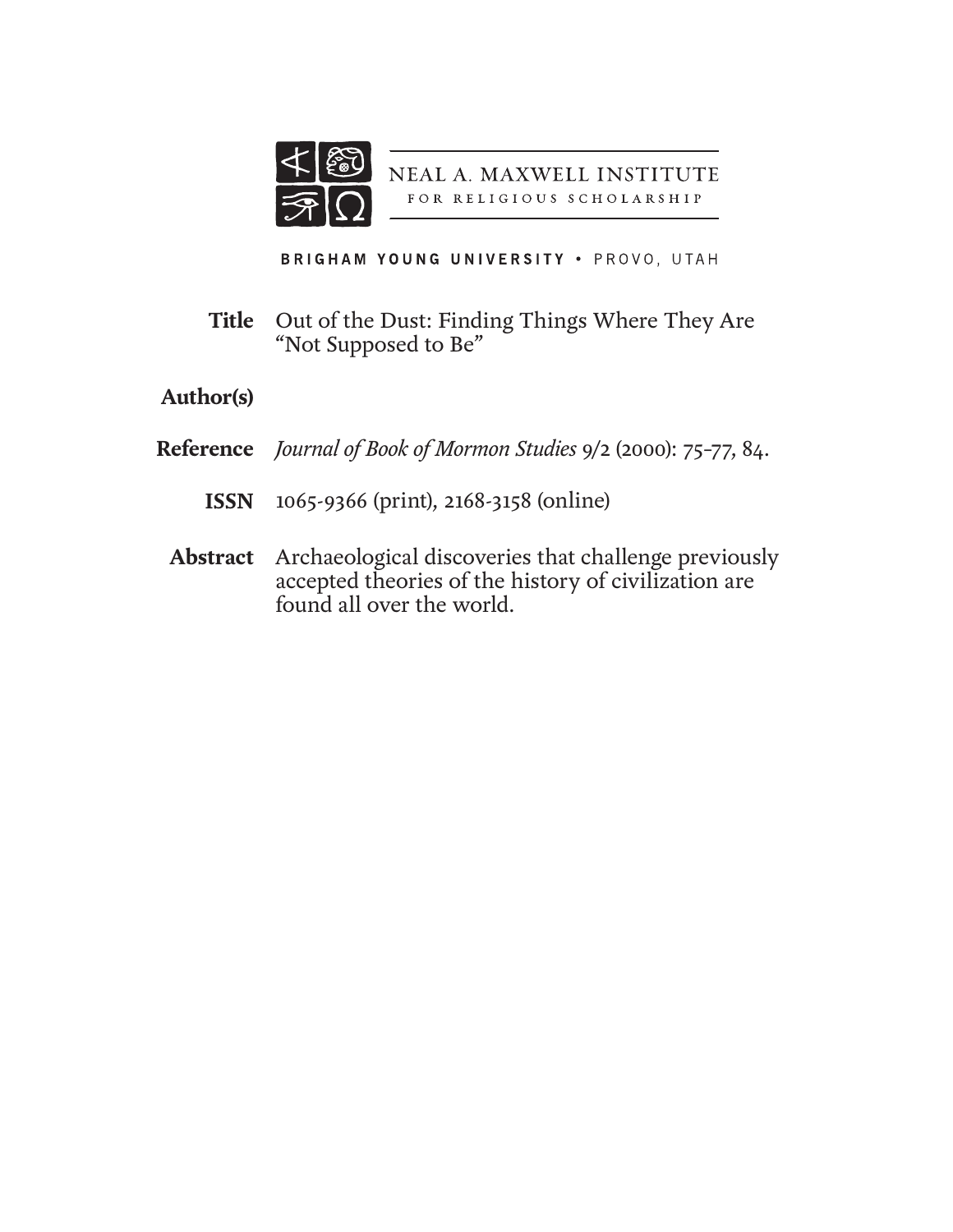

#### OUT OF THE DUST

## **Finding Things Where They Are "Not Supposed to Be"**

Less than one lifetime ago, school textbooks considered ancient civilization as that of the Greeks and Romans, with bits on the Egyptians and Mesopotamians thrown in. Periodically since then, successive cohorts of students have been exposed to one or another "canned" version of history that they have accepted uncritically as truly "what happened." But in recent years the pace of discovery has quickened; new finds exceed the abilities of the textbook writers to even come close to keeping up. Here are a few items of "news" about the old.

In the extreme northeast tip of Syria at the site of Hamoukar, an international archaeological team has discovered evidence that a genuine city existed by 3700 b.c. A widely accepted theory has been that cities developed in northern Mesopotamia well after those in the south, where Uruk, "the Rome of ancient Mesopotamia," gives its name to the archaeological period around 3500 b.c. Yet, Hamoukar already had a wall around it, indications of an elite class and government, and signs

of specialized division of labor, like large ovens that hint at industrial cooking and brewing.1

 Far to the south, archaeologists are unearthing a temple and city that appear to have been the home of the fabled Queen of Sheba. The Mahram Bilqis temple near the ancient city of Marib has long been thought to be associated with "Sheba." Recent finds there prove that the sanctuary, also known as the Temple of the Moon God, existed as early as 1500 b.c. and was in continuous use until the sixth century A.D. It likely was a pilgrimage center during the famous queen's rule and also a significant political and economic force at the time Lehi's party was in the area. If Lehi's and Ishmael's families were "in bondage" in that vicinity for several years, as S. Kent Brown has argued,<sup>2</sup> then the new excavations should shed light not only on relations between King Solomon and the "Queen of Sheba" but also on conditions prevailing when the Book of Mormon group was thereabouts. Bill Glanzman, an archaeologist at the University of Calgary, is heading the excavation of the sanctuary. He says that the site is packed with artifacts, pottery, artwork, and inscriptions. The full extent of the site, which is

mostly covered with sand, has been revealed by ground-penetrating radar.

Near this capital of the kingdom of Saba is the ruin of a 2,230 foot-long dam, built in the seventh or eighth century **B.C.**, that allowed irrigation of a large area of Saba for centuries. It could take another 15 years to get a full picture of the city. Excavation first began in 1951 under American archaeologist Wendell Phillips, but within months members of his party were forced to flee for their lives because of threats from the local governor who accused them of failing to decipher inscriptions that, he claimed, told where gold was buried. Dangers exist even today for the new excavators because the central government is not in full control of local tribesmen, who have been known to take hostages for ransom.3

"Noah's Flood" has been a renewed topic of discussion also. In 1998 geophysicists William B. F. Ryan and Walter C. Pitman published a daring but heavily documented claim that they believe explains many questions about ancient life in the center of Eurasia. Building on the work of many other physical scientists and archaeologists, they have utilized sea-bottom cores and other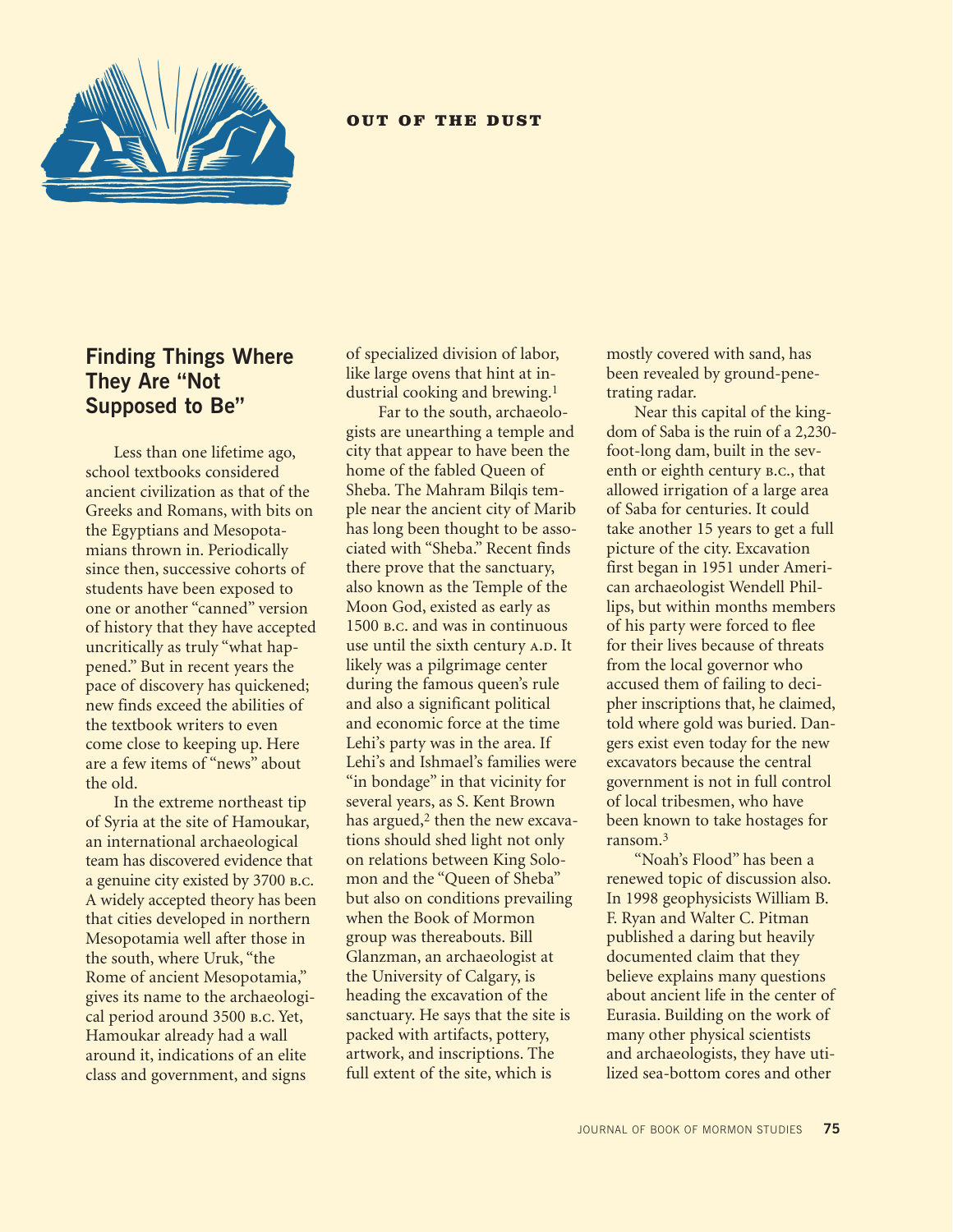underwater data that have allowed them to reconstruct a plausible geophysical history of the Black Sea and Mediterranean basins over many thousands of years along entirely new lines. From Ice Age times down to 5600 b.c., the Black Sea basin contained a freshwater lake—400 feet lower than today's Black Sea—around which flourishing ancient cultures grew up. But due to changes involving the melting of the ice and the rising of the waters of the Mediterranean Sea, the basin was overwhelmed by torrents of saltwater that flowed in from the Mediterranean through the Bosporus (adjacent to today's Istanbul). The filling of the Black Sea basin with saltwater took only a few years.

The impressive spectrum of physical and cultural data gathered by these two scientists and their colleagues at the Lamont-Doherty Earth Observatory of Columbia University and abroad casts dramatic new light on a whole range of ancient phenomena. The heavily documented book by Ryan and Pitman that reports their fascinating discoveries and inferences, *Noah's Flood: The New Scientific Discoveries about the Event That Changed History,*4 became an immediate must-read for all students of ancient history. The two scientists think that the stories of Noah's Flood in the Bible and comparable tales in Mesopotamian tradition and elsewhere hark back to the catastrophic event they describe. The Sumerians, who inhabited Mesopotamia from about the sixth millennium B.C., passed on their own version of a flood tale very much like that in the Bible about Noah.

The reigning interpretation of the "development of civilization" has been that that level of human attainment was reached earliest in the Near East, whence it spread into Europe and elsewhere. Ryan and Pitman's picture calls much of that explanation into question**.** The Near-East-wasfirst notion also fails to meet the challenge of other new data. For example, the earliest pottery in the world is now known to have been developed in northern Japan by the Jomon people about  $12,700$  years ago.<sup>5</sup> (They are considered to be ancestors of the non-oriental Ainu people of Japan.)

Other archaeologists are now claiming a role for Africa in the pottery sweepstakes. The first African pottery is now claimed to date to the eighth millennium **B.C.**, within the zone now known as the southern Sahara and Sahel.<sup>6</sup> That is long before any such craft is evident in the Near East.

British archaeologists have discovered further unexpected facts about the Sahara, although from a much later time. In an oasis zone 100 miles long and 2 to 3 miles wide roughly 700 miles south of Tripoli, Libya, dwelt the Garamantes people mentioned by classical historians Herodotus and Tacitus. The first to fourth centuries A.D. were the heyday of the Garamantes. They constituted enough of a threat to the empire that Rome sent an army against them. The area boasted flourishing agriculture made possible by tapping an aquifer with a system of underground channels (the foghara or chain-well system). They traded with both the Roman world and sub-Saharan Africa, and they built tombs

shaped like the Egyptian-stepped mastaba structures as well as pyramid tombs. Recent research has identified "a series of significant botanical horizons in their area—including a late medieval "maize horizon," which represents the arrival of certain plant species from the Americas (before the time of Columbus). The Garamantes also wrote in a Libyan script, a version of which, called Tifinag has persisted to modern times among the nomadic Tuareg people of the Sahara.7

In the Americas, too, data have come to light about unexpected human achievements. In a critical reexamination of past research on the pottery of the Amazon basin, North American archaeologist Anna C. Roosevelt has put together a plausible argument that the making of pottery in that area dates much earlier than has been acknowledged before. To support her case, she has published 22 radiocarbon dates that were done at the Smithsonian laboratory between 1972 and 1986 but were never published. It seems that Amazonian pottery began between 5000 and 6000 b.c. (some have suggested that it came from Africa) and is now the most securely dated New World ceramic tradition, existing at least 1,000 years before the next earliest, from Colombia.8

Furthermore, a dried-up human corpse, radiocarbon dated to around 5200 b.c., has been found in northeastern Brazil, not far from the early pottery center. There was evidence that the intestinal tract of this person had been infested with hookworms. The nature of the reproductive cycle of the hookworm rules out their having reached the New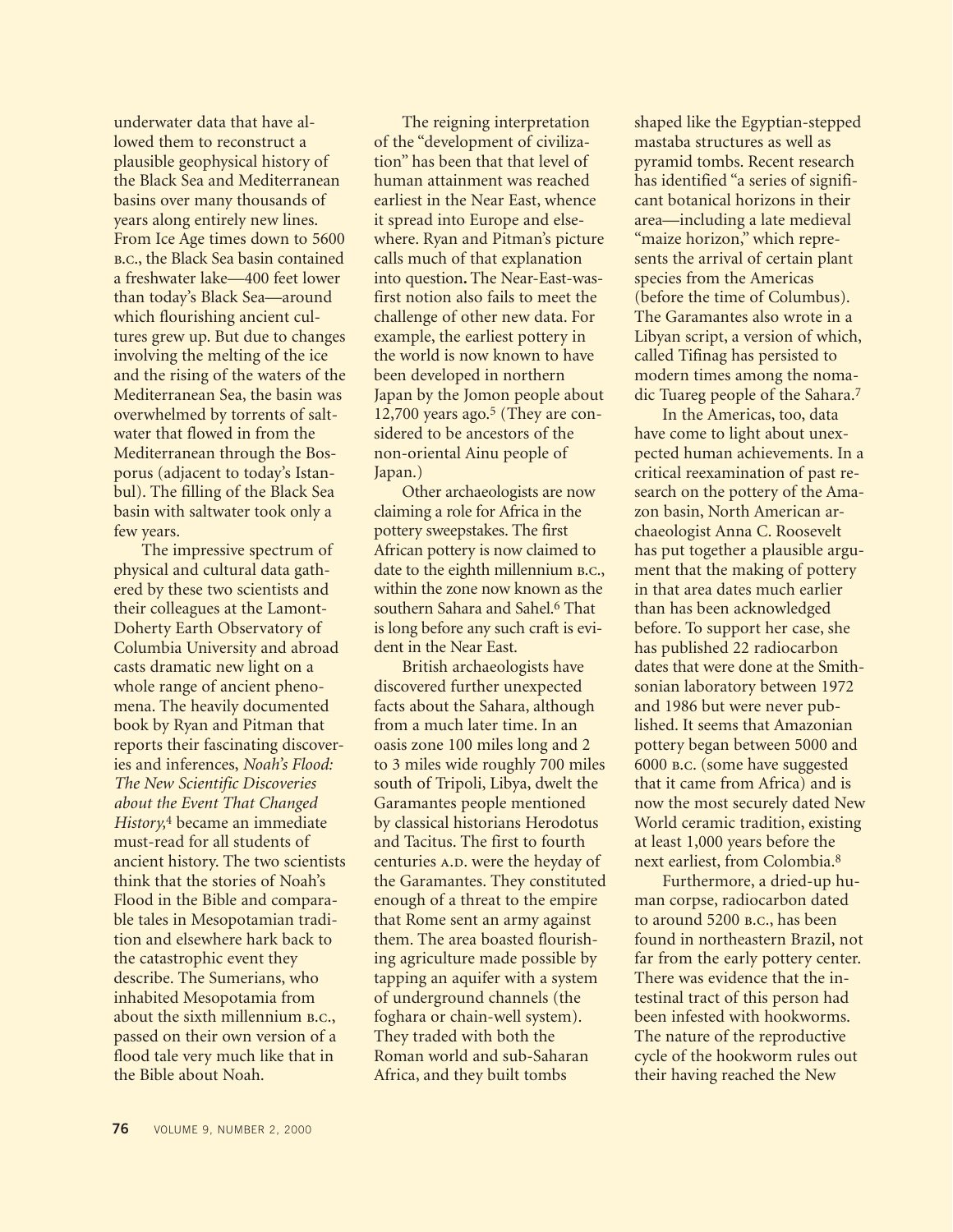World via a cold country (the Bering Strait, as is usually supposed). Specialists on parasites are absolutely sure that the only way for those organisms to have reached the Americas from the Far East, where they are known much earlier, was inside human hosts who traveled from East Asia by boat.9

Finally, the press, television, and the Internet have widely reported the discovery of a different kind of city in northern Guatemala. Excavation at a Maya center anciently named (according to inscriptions) Cancuén began this year. The archaeologists, from Vanderbilt and other universities and the Guatemalan government, report that what they have found is not the usual

The *Journal* regrets that the table published in volume 9, number 1 (2000), page 58, contains errors. The table on the right corrects those errors.

administrative or holy settlement of the Maya but a very wealthy commercial center. Some mundane manufacturing and trading activities not usually associated with sacred places were central to life at Cancuén and its wealth. This is the first time that a special-function city has been discovered in Mesoamerica; small settlements for specific purposes—making salt, fishing, and mining—have been found before, but nothing so massive and economically crucial as this place.10

All these examples of recent investigations warn us that the string-wrapped packages of knowledge we may have bought at the learning store—our places of education—a few years back may now be out of date. Our old contents need to be reexamined in the light shed by more recent discoveries. How these latest finds and claims will work out over time remains to be seen. Their significance will no doubt change as more research is done. The inevitable tentativeness of scientific or scholarly knowledge displayed in these cases underlines the wisdom of Brigham H. Roberts in counseling that "we need not follow our researches in any spirit of fear and trembling. We desire only to ascertain the truth; nothing but the truth will endure."<sup>11</sup> But it also whets our appetite for further challenging discoveries "out of the dust."

| Text Word  | Deseret Alphabet            | Pronunciation | Reference    | Guide Pronunciation |
|------------|-----------------------------|---------------|--------------|---------------------|
| Abish      | <b>GrB3</b>                 | ā-bĭsh        | Alma 19:16   | ā-bĭsh              |
| Aha        | 8 P S                       | ā-hä          | Alma 16:5    | ā-hä                |
| Alma       | <b>LCJL</b>                 | ăl-ma         | Mosiah 17:2  | ăl-ma               |
| Ammonihah  | $J$ $O$ $V$ $H$ $d$ $P$ $B$ | am-a-nī-hä    | Alma $8:6$   | ăm-a-nī'-hä         |
| Chemish    | <b>arc<sub>k</sub>Q</b>     | shĕm-ĭsh      | Omni 1:8     | kěm-ĭsh             |
| Deseret    | $Q$ $18091$                 | dēs-ē-rĕt     | Ether 2:3    | dēz'-a-rĕt          |
| Hagoth     | PEQJL                       | hā-gäth       | Alma 63:5    | hā'-gäth            |
| Himni      | <b>PIOI</b>                 | hĭm-nĭ        | Mosiah 27:34 | hĭm'-nĭ             |
| Isabel     | JBBJL                       | ĭs-a-bĕl      | Alma 39:3    | ĭzʻ-a-bĕl           |
| Jarom      | CYP3Q                       | jā-rum        | Jarom 1:1    | jĕ'-rum             |
| Lehi       | Lo P d                      | lē-hī         | 1 Nephi 1:4  | lē'-hī              |
| Luram      | CIPOLI                      | liūr-um       | Moroni 9:2   | lūr'-um             |
| Mathoni    | <b>OJLOH</b>                | ma-thō-nī     | 3 Nephi 19:4 | ma-thō'-nī          |
| Mathonihah | <b>OJLOHP8</b>              | mă-thō-nī-hä  | 3 Nephi 19:4 | mă-thō-nī'-hä       |
| Muloki     | <b>J</b> rloos              | mu-lō-kī      | Alma $20:2$  | myū'-la-kī          |
| Nephi      | 40Pd                        | nē-fī         | 1 Nephi 1:1  | nē'-fī              |
| Sam        | CL 8                        | săm           | 1 Nephi 2:5  | săm                 |
| Sariah     | 88938                       | sā-rī-ä       | 1 Nephi 2:5  | sā-rī'-ä            |
|            |                             |               |              |                     |

### Pronunciation of Selected Book of Mormon Names